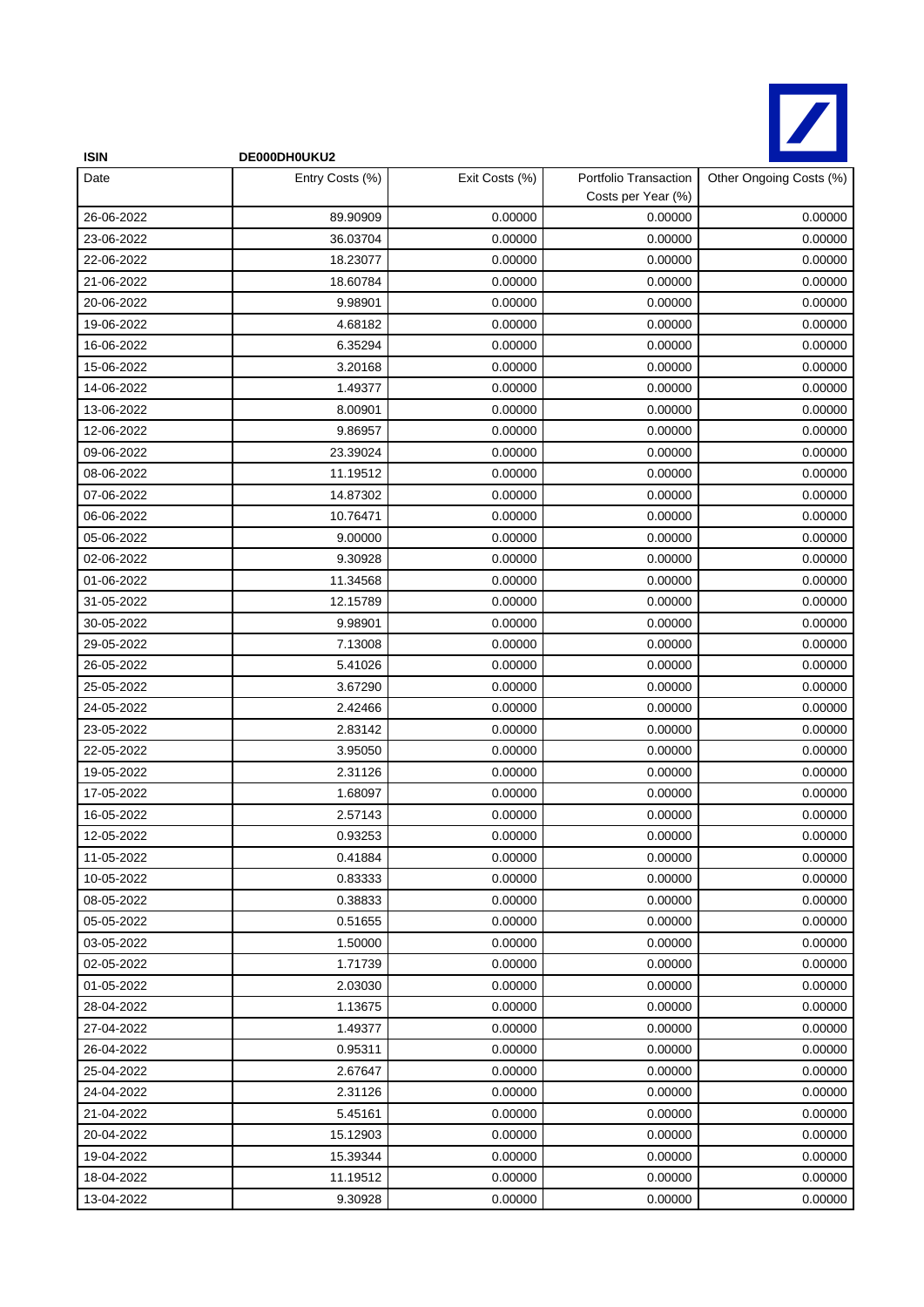| 12-04-2022 | 6.04225 | 0.00000 | 0.00000 | 0.00000 |
|------------|---------|---------|---------|---------|
| 11-04-2022 | 4.71429 | 0.00000 | 0.00000 | 0.00000 |
| 10-04-2022 | 3.90196 | 0.00000 | 0.00000 | 0.00000 |
| 07-04-2022 | 4.49451 | 0.00000 | 0.00000 | 0.00000 |
| 06-04-2022 | 3.95050 | 0.00000 | 0.00000 | 0.00000 |
| 04-04-2022 | 2.77358 | 0.00000 | 0.00000 | 0.00000 |
| 03-04-2022 | 1.61097 | 0.00000 | 0.00000 | 0.00000 |
| 31-03-2022 | 1.25734 | 0.00000 | 0.00000 | 0.00000 |
| 30-03-2022 | 0.87607 | 0.00000 | 0.00000 | 0.00000 |
| 29-03-2022 | 1.08605 | 0.00000 | 0.00000 | 0.00000 |
| 28-03-2022 | 2.25733 | 0.00000 | 0.00000 | 0.00000 |
| 27-03-2022 | 3.48430 | 0.00000 | 0.00000 | 0.00000 |
| 25-03-2022 | 2.74532 | 0.00000 | 0.00000 | 0.00000 |
| 23-03-2022 | 3.44444 | 0.00000 | 0.00000 | 0.00000 |
| 22-03-2022 | 2.12500 | 0.00000 | 0.00000 | 0.00000 |
| 21-03-2022 | 1.27432 | 0.00000 | 0.00000 | 0.00000 |
| 18-03-2022 | 1.06420 | 0.00000 | 0.00000 | 0.00000 |
| 17-03-2022 | 1.43309 | 0.00000 | 0.00000 | 0.00000 |
| 16-03-2022 | 0.69203 | 0.00000 | 0.00000 | 0.00000 |
| 11-03-2022 | 0.53375 | 0.00000 | 0.00000 | 0.00000 |
| 09-03-2022 | 0.95311 | 0.00000 | 0.00000 | 0.00000 |
| 08-03-2022 | 0.73453 | 0.00000 | 0.00000 | 0.00000 |
| 07-03-2022 | 0.87982 | 0.00000 | 0.00000 | 0.00000 |
| 04-03-2022 | 1.24215 | 0.00000 | 0.00000 | 0.00000 |
| 03-03-2022 | 1.89017 | 0.00000 | 0.00000 | 0.00000 |
| 02-03-2022 | 0.86735 | 0.00000 | 0.00000 | 0.00000 |
| 01-03-2022 | 1.19175 | 0.00000 | 0.00000 | 0.00000 |
| 28-02-2022 | 1.08605 | 0.00000 | 0.00000 | 0.00000 |
| 25-02-2022 | 1.30330 | 0.00000 | 0.00000 | 0.00000 |
| 24-02-2022 | 1.04023 | 0.00000 | 0.00000 | 0.00000 |
| 23-02-2022 | 1.53165 | 0.00000 | 0.00000 | 0.00000 |
| 22-02-2022 | 1.23683 | 0.00000 | 0.00000 | 0.00000 |
| 18-02-2022 | 1.07506 | 0.00000 | 0.00000 | 0.00000 |
| 17-02-2022 | 0.90278 | 0.00000 | 0.00000 | 0.00000 |
| 15-02-2022 | 0.83077 | 0.00000 | 0.00000 | 0.00000 |
| 14-02-2022 | 0.44269 | 0.00000 | 0.00000 | 0.00000 |
| 08-02-2022 | 0.54555 | 0.00000 | 0.00000 | 0.00000 |
| 07-02-2022 | 0.42421 | 0.00000 | 0.00000 | 0.00000 |
| 04-02-2022 | 0.52965 | 0.00000 | 0.00000 | 0.00000 |
| 02-02-2022 | 1.31808 | 0.00000 | 0.00000 | 0.00000 |
| 28-01-2022 | 1.10090 | 0.00000 | 0.00000 | 0.00000 |
| 27-01-2022 | 0.94920 | 0.00000 | 0.00000 | 0.00000 |
| 26-01-2022 | 0.71429 | 0.00000 | 0.00000 | 0.00000 |
| 25-01-2022 | 0.57260 | 0.00000 | 0.00000 | 0.00000 |
| 24-01-2022 | 0.83131 | 0.00000 | 0.00000 | 0.00000 |
| 19-01-2022 | 0.97826 | 0.00000 | 0.00000 | 0.00000 |
| 11-01-2022 | 0.95194 | 0.00000 | 0.00000 | 0.00000 |
| 10-01-2022 | 0.77876 | 0.00000 | 0.00000 | 0.00000 |
| 05-01-2022 | 0.52041 | 0.00000 | 0.00000 | 0.00000 |
| 29-12-2021 | 0.28666 | 0.00000 | 0.00000 | 0.00000 |
| 15-12-2021 | 0.12356 | 0.00000 | 0.00000 | 0.00000 |
| 30-11-2021 | 0.17023 | 0.00000 | 0.00000 | 0.00000 |
| 24-11-2021 | 0.27278 | 0.00000 | 0.00000 | 0.00000 |